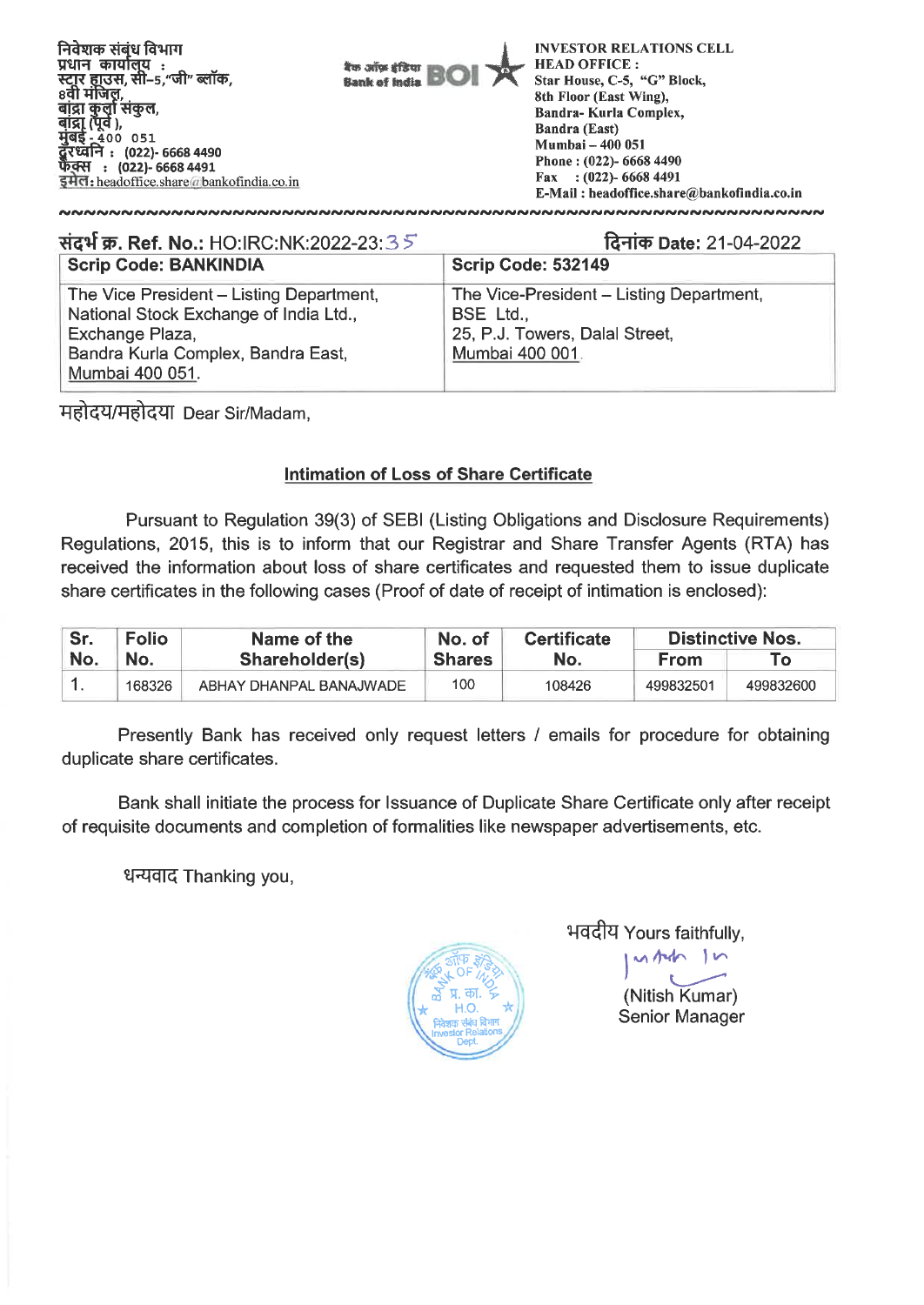| From:<br>Sent:      | bssduplicate@bigshareonline.com<br>20 April 2022 16:51                                                                                                |
|---------------------|-------------------------------------------------------------------------------------------------------------------------------------------------------|
| To:                 | Rajesh Venkataraj Upadhya; Investor Relations Department                                                                                              |
| Cc:                 | sherwin@bigshareonline.com; manjeev@bigshareonline.com;<br>prasadm@bigshareonline.com; bhagwan@bigshareonline.com;<br>Bssduplicate@Bigshareonline.Com |
| Subject:            | Unverified Sender:Duplicate Share Intimations Received On: 20220420 BANK OF<br>INDIA - EQUITY Folio no: 168326                                        |
| <b>Attachments:</b> | 571839.pdf                                                                                                                                            |

## **CAUTION: This email has originated from outside Bank of India. Do not click on links or open attachments unless you recognize the sender . Please refrain from replying to this message if it appears to be suspicious.**

The sender bssduplicate@bigshareonline.com has not maintained SPF Records,hence is unverified.Kindly do your due diligence before sharing or undertaking any Financial Data/Transaction

Sender email address: bssduplicate@bigshareonline.com

Dear Sir/Ma'am,

Please be informed that in terms of the provisions of the SEBI (LODR) Regulations, 2015, the Company is required to submit information regarding loss of share certificates and issue of duplicate certificates, to the stock exchange within two days of its getting information. Further, the said intimation has to be filed only through the mode of NEAPS filing for NSE and on listing.bseindia.com for BSE and not via hard copy submission.

Accordingly, we are sharing herewith the receipt of the following request for loss of share certificate of the Company by shareholders, to enable you to comply with the said regulatory requirement within the timelines prescribed.

| Client Name                             | Cert.<br>No | Dist. No<br>From | Dist. NO.<br>١o | Folio<br>No. | Quantity | Name                                     | JH | JH |
|-----------------------------------------|-------------|------------------|-----------------|--------------|----------|------------------------------------------|----|----|
| <b>BANK OF INDIA -</b><br><b>EQUITY</b> | 108426      | 499832501        | 499832600       | 168326       | 100      | <b>ABHAY DHANPAL</b><br><b>BANAJWADE</b> |    |    |

Should you have any queries in respect of the aforesaid instruction kindly revert back.

Regards,

Bigshare Services Pvt. Ltd.